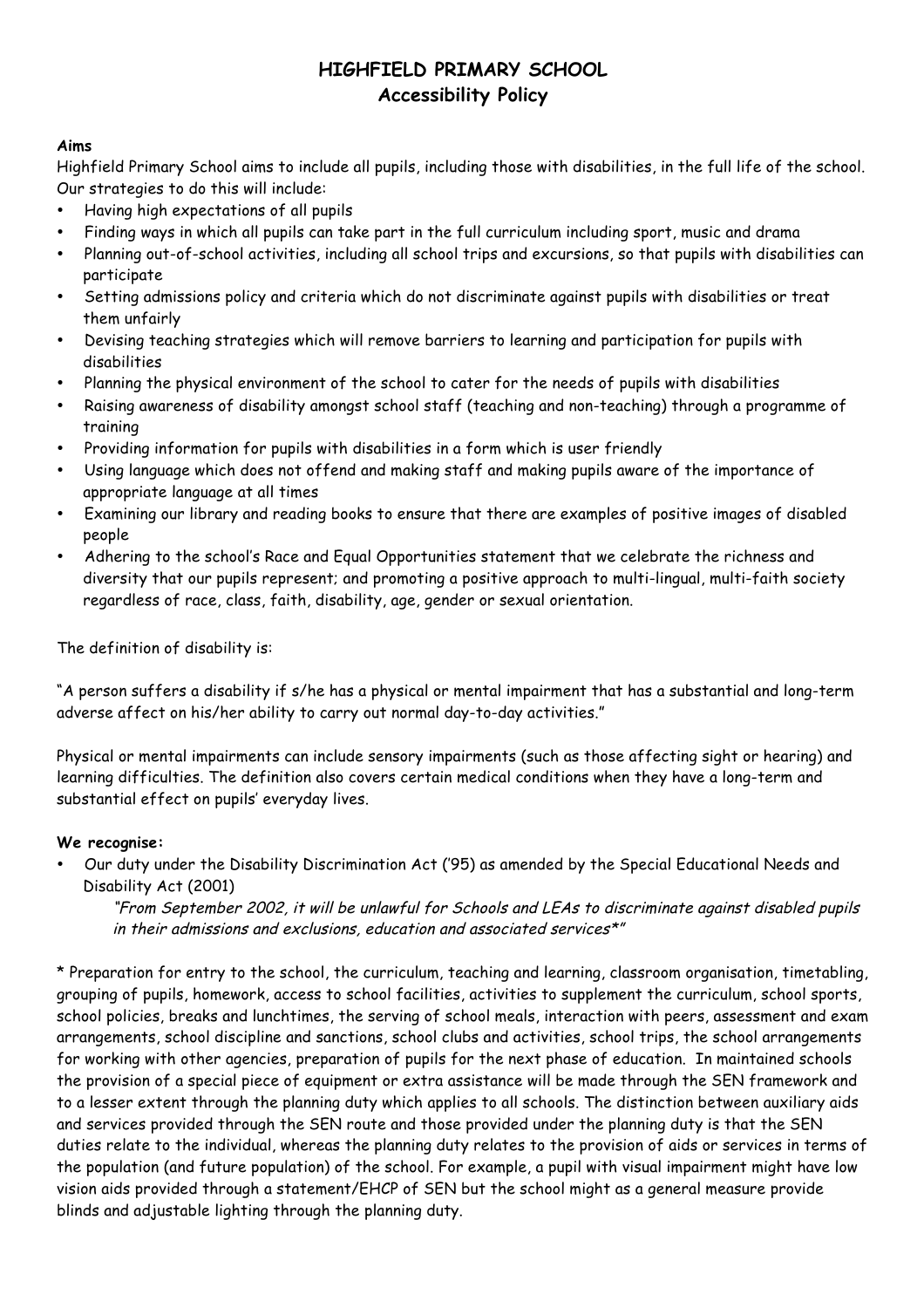- Schools and Local Authorities must:
	- o Not treat pupils with disabilities less favourably; and
	- $\circ$  Take reasonable steps to avoid putting disabled pupils at a substantial disadvantage (the 'reasonable adjustment' duty)
- That Local Education Authority and School governors have the duty to publish Accessibility Strategies and Plans.

#### **Scope of the Plan**

This plan covers all three main strands of the planning duty:

## **Improving the physical environment of the school for the purpose of increasing the extent to which pupils with disabilities are able to take advantage of education and associated services**

This strand of the planning duty covers aids to improve the physical environment of the school and physical aids to access education. The physical environment includes things such as steps, stairways, kerbs, exterior surfaces and paving, parking areas, building entrances and exits (including emergency escape routes), internal and external doors, gates, toilets and washing facilities, lighting, ventilation, lifts, floor coverings, signs and furniture. Aids to physical access include ramps, handrails, lifts, widened doorways, electromagnetic doors, adapted toilets and washing facilities, adjustable lighting, blinds, induction loops and way-finding systems.

Physical aids to access education cover things such as ICT equipment, enlarged computer screens and keyboards, concept key boards, switches, specialist desks and chairs and portable aids for children with motor coordination and poor hand/eye skills, such as extra robust scientific glassware and specialist pens and pencils.

### **Increase the extent to which pupils with disabilities can participate in the school's curriculum**

This strand of the planning duty will help to improve access to a full, broad and balanced curriculum. It covers a range of elements including ensuring that teaching and learning is accessible through school and classroom organisation and support, especially deployment of staff, timetabling, curriculum options and staff information and training.

Schools will be expected to plan to improve progressively access to the curriculum for all pupils with disabilities although many adjustments to access will be dependent on individual needs and may be provided through the SEN framework. The accessibility strategies and plans will help to ensure that schools are planning and preparing to respond to the particular needs of individual pupils.

### **Improving the delivery of information to pupils with disabilities**

This part of the duty covers planning to make information normally provided by the school in writing to its pupils – such as handouts, timetables, textbooks, information about school events – available to pupils with disabilities. This will include alternative formats such as Braille, audio tape and large print and also the provision of information through lip speaking or sign language, through a recognised symbol system or ICT. This information should also be made available within a reasonable time frame and take account of the pupils' disabilities and pupils' and parents/carers' preferred formats.

#### **Other related School policies**

Equality for pupils with disabilities is included as an explicit aim in all of the School's policies and is supported by the school's other policies including:

- Teaching and Learning
- Equal Opportunities Policy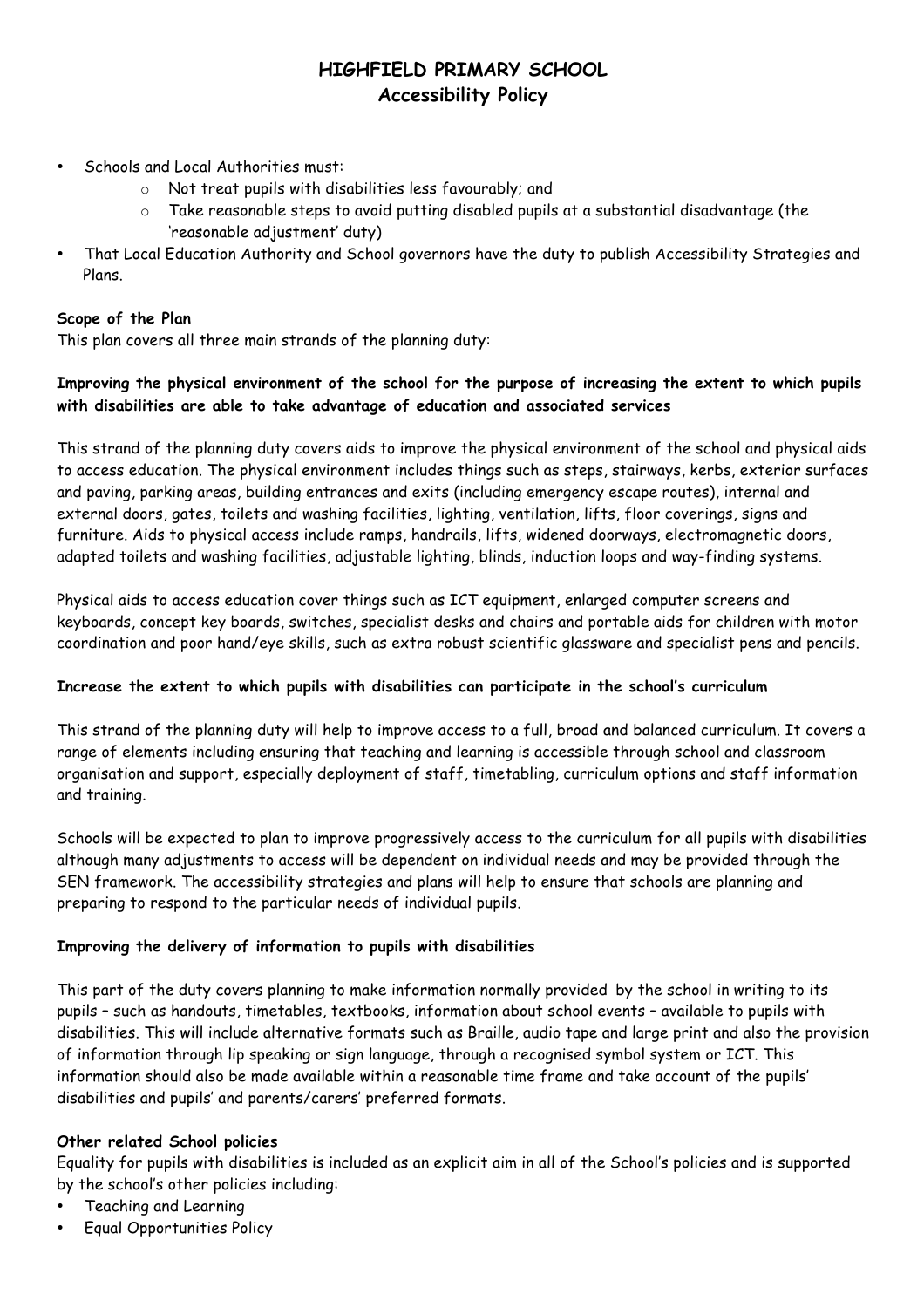- Behaviour Policy
- Admissions policy/criteria
- School Improvement Plan
- School Asset Management Plan
- Policy for School trips and excursions
- **SEN policy**
- **Exclusions**

#### **Actions to ensure equality for pupils with disabilities**

- We shall undertake a disability audit annually using a checklist. Please see Appendix A.
- As a result of the audit, we shall:
	- 1. Write an action plan which includes targets
	- 2. Make the policy and targets known to all teaching and ancillary staff, pupils and parents/carers
	- 3. Monitor the success of the plan
	- 4. The plan will be reviewed annually by the Premises Committee of the Governing Body.

#### **Monitoring**

Highfield Primary School recognises that monitoring is essential to ensure that pupils with disabilities are not being disadvantaged (essentials are in **Bold** type), and that monitoring leads to action planning. We will monitor:

- **Admissions**
- **Attainment**
- **Attendance**
- Punctuality
- Teaching and learning and interventions
- Rewards and sanctions (Time Out)
- **Exclusions**
- Extra-curricular activities
- Homework and homework clubs
- Number of pupils participating in any extra programmes outside the school teaching calendar e.g. summer schools
- **Selection and recruitment of staff**
- **Governing Body representation**
- Parents/carers attending consultation meetings
- Parents/carers' involvement in the life of the school (representation on "Friends of Highfield", attendance at parents/carers' evenings, in the classroom, school productions, sports days, fetes etc)

Governors will monitor how targets have been met in the Annual Audit.